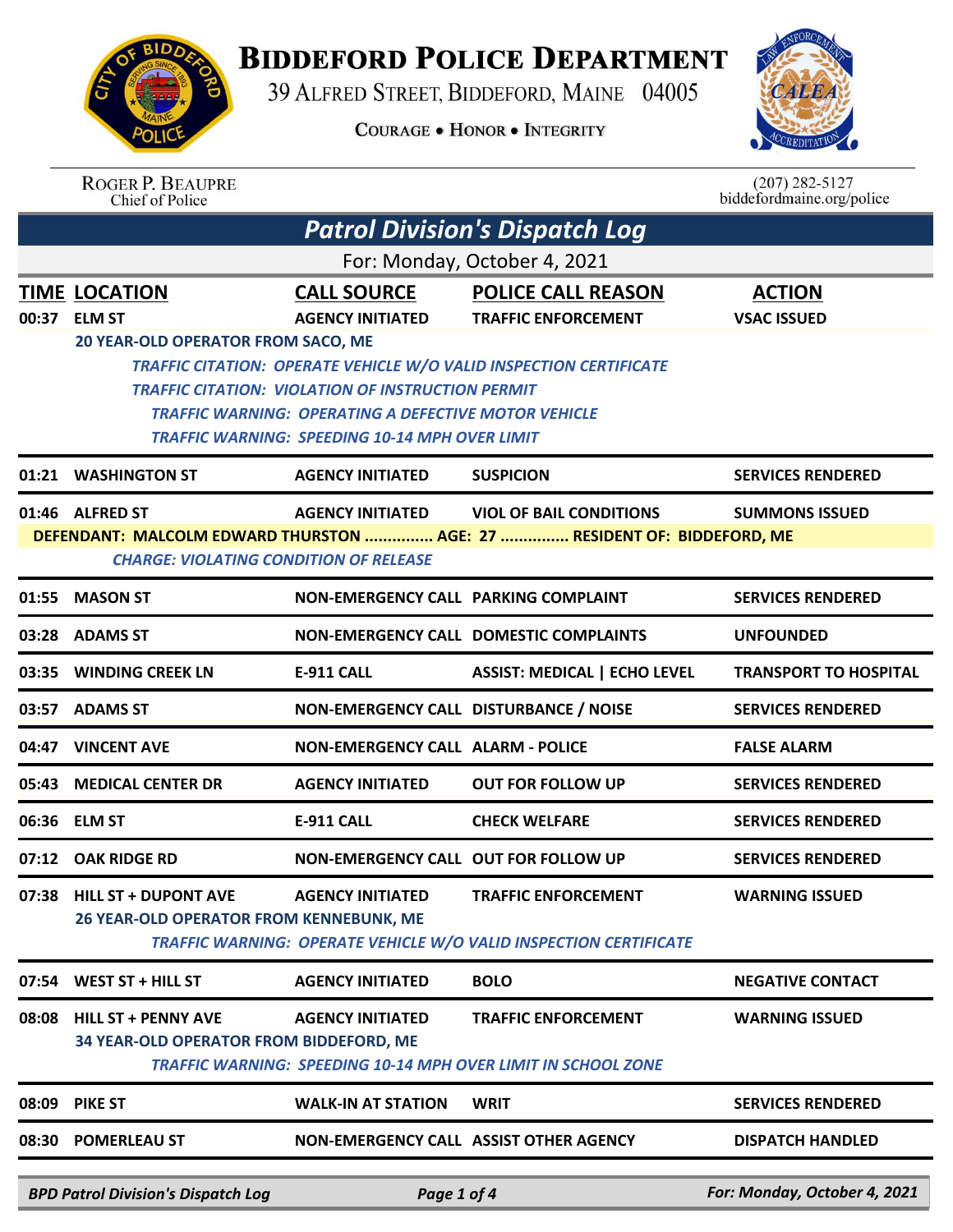| 09:10<br>09:17 | <b>DUPONT AVE</b><br><b>PIKE ST</b><br>09:26 ELM ST<br>09:56 ALFRED ST   | <b>AGENCY INITIATED</b><br><b>E-911 CALL</b>                                              | <b>OUT FOR FOLLOW UP</b><br><b>CHECK WELFARE</b>                                                       | <b>TRANSPORT TO HOSPITAL</b> |
|----------------|--------------------------------------------------------------------------|-------------------------------------------------------------------------------------------|--------------------------------------------------------------------------------------------------------|------------------------------|
|                |                                                                          |                                                                                           |                                                                                                        |                              |
|                |                                                                          |                                                                                           |                                                                                                        | <b>SERVICES RENDERED</b>     |
|                |                                                                          | <b>NON-EMERGENCY CALL BOLO</b>                                                            |                                                                                                        | <b>SERVICES RENDERED</b>     |
|                |                                                                          | <b>WALK-IN AT STATION</b>                                                                 | <b>OUT FOR FOLLOW UP</b>                                                                               | <b>SERVICES RENDERED</b>     |
|                | 10:12 ELIZABETH RD                                                       | <b>E-911 CALL</b>                                                                         | 911 MISUSE                                                                                             | <b>SERVICES RENDERED</b>     |
|                | 10:15 ALFRED ST                                                          | <b>AGENCY INITIATED</b>                                                                   | <b>OUT FOR FOLLOW UP</b>                                                                               | <b>SERVICES RENDERED</b>     |
| 10:45          | <b>MAIN ST</b>                                                           | <b>NON-EMERGENCY CALL SUSPICION</b>                                                       |                                                                                                        | <b>DISPATCH HANDLED</b>      |
|                | 10:48 ALFRED ST + CLARK ST<br>21 YEAR-OLD OPERATOR FROM CAPE NEDDICK, ME | <b>AGENCY INITIATED</b><br><b>TRAFFIC WARNING: SPEEDING 10-14 MPH OVER LIMIT</b>          | <b>TRAFFIC ENFORCEMENT</b>                                                                             | <b>WARNING ISSUED</b>        |
|                | 10:53 HILL ST                                                            | <b>NON-EMERGENCY CALL SUSPICION</b>                                                       |                                                                                                        | <b>NEGATIVE CONTACT</b>      |
| 11:10          | <b>HILL ST + PENNY AVE</b><br>56 YEAR-OLD OPERATOR FROM SCARBOROUGH, ME  | <b>AGENCY INITIATED</b>                                                                   | <b>TRAFFIC ENFORCEMENT</b><br><b>TRAFFIC WARNING: OPERATE VEHICLE W/O VALID INSPECTION CERTIFICATE</b> | <b>WARNING ISSUED</b>        |
|                | 11:17 HILL ST<br><b>CHARGE: FAILURE TO REGISTER VEHICLE</b>              | <b>AGENCY INITIATED</b>                                                                   | <b>TRAFFIC ENFORCEMENT</b><br>DEFENDANT: KASSIDY EMMA DIXON  AGE: 19  RESIDENT OF: BOWDOINHAM, ME      | <b>SUMMONS ISSUED</b>        |
| 11:29          | <b>MEDICAL CENTER DR</b>                                                 | <b>NON-EMERGENCY CALL ASSAULT</b>                                                         |                                                                                                        | <b>REPORT TAKEN</b>          |
| 11:36          | <b>ADAMS ST</b>                                                          | <b>NON-EMERGENCY CALL SUSPICION</b>                                                       |                                                                                                        | <b>SERVICES RENDERED</b>     |
|                | 11:51 MAY ST                                                             | <b>E-911 CALL</b>                                                                         | 911 MISUSE                                                                                             | <b>SERVICES RENDERED</b>     |
|                | 11:56 WEST ST                                                            | <b>NON-EMERGENCY CALL CIVIL COMPLAINT</b>                                                 |                                                                                                        | <b>CIVIL COMPLAINT</b>       |
|                | 12:05 ALFRED ST                                                          | <b>RADIO</b>                                                                              | <b>ARTICLES LOST/FOUND</b>                                                                             | <b>REPORT TAKEN</b>          |
|                | 12:14 ELM ST                                                             | <b>WALK-IN AT STATION</b>                                                                 | <b>PAPERWORK</b>                                                                                       | <b>DISPATCH HANDLED</b>      |
| 12:29          | <b>MAPLEWOOD AVE</b>                                                     |                                                                                           | NON-EMERGENCY CALL CRIM THREAT / TERRORIZING                                                           | <b>REPORT TAKEN</b>          |
| 12:43          | <b>ST MARYS ST</b>                                                       | NON-EMERGENCY CALL HARASSMENT                                                             |                                                                                                        | <b>CIVIL COMPLAINT</b>       |
| 13:43          | <b>PEARL ST + ELM ST</b><br>17 YEAR-OLD OPERATOR FROM ARUNDEL, ME        | <b>AGENCY INITIATED</b><br><b>TRAFFIC WARNING: FAILURE TO OBEY TRAFFIC CONTROL DEVICE</b> | <b>TRAFFIC ENFORCEMENT</b>                                                                             | <b>WARNING ISSUED</b>        |
| 14:10          | 23 YEAR-OLD OPERATOR FROM OLD LYME, CT                                   | <b>TRAFFIC WARNING: SPEEDING 1-9 MPH OVER LIMIT</b>                                       | <b>TRAFFIC ENFORCEMENT</b>                                                                             | <b>WARNING ISSUED</b>        |
|                | 14:30 SOUTH ST                                                           | <b>NON-EMERGENCY CALL CHECK WELFARE</b>                                                   |                                                                                                        | <b>SERVICES RENDERED</b>     |

*BPD Patrol Division's Dispatch Log Page 2 of 4 For: Monday, October 4, 2021*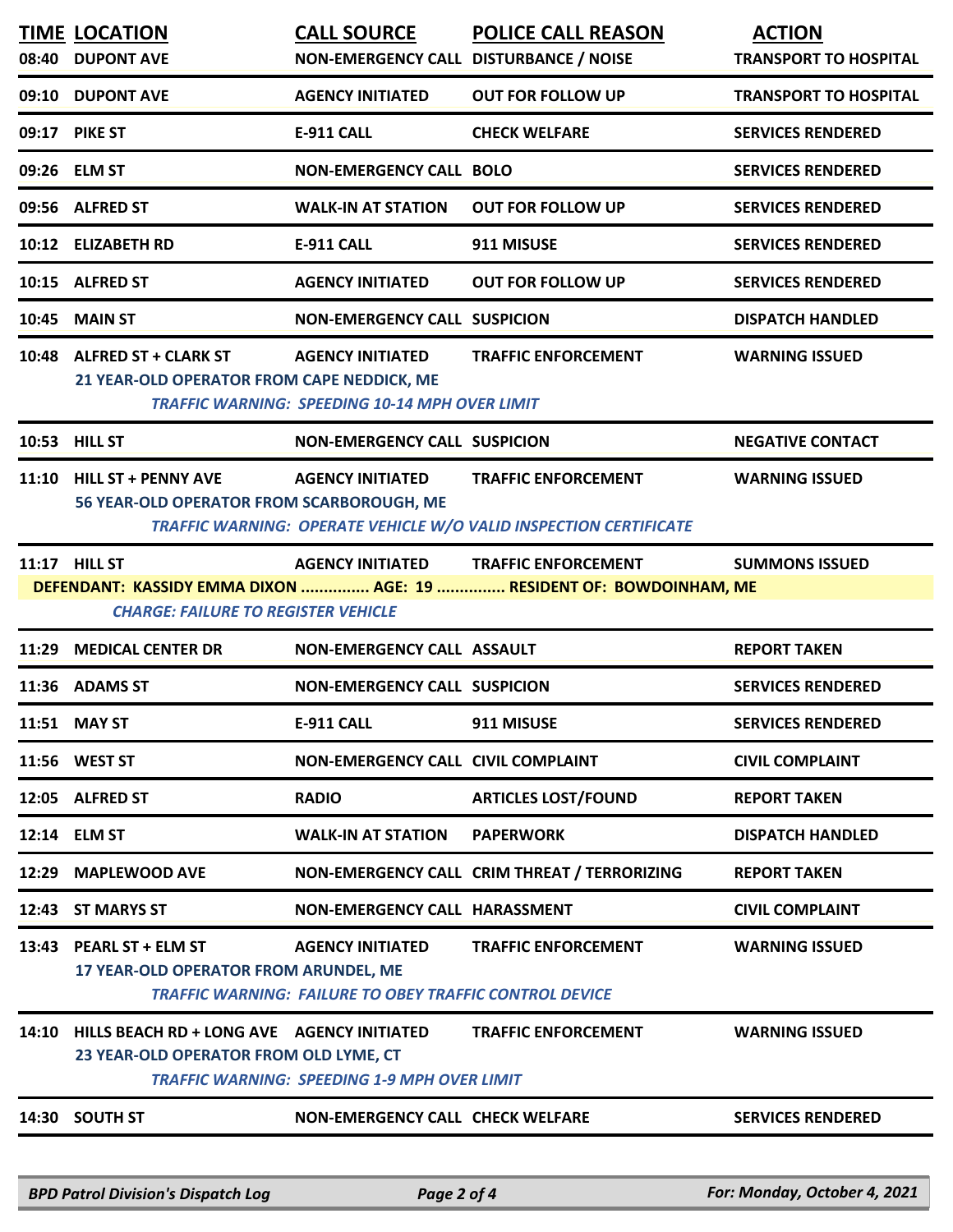|       | <b>TIME LOCATION</b>                                                                                                      | <b>CALL SOURCE</b>                                                              | <b>POLICE CALL REASON</b>                                                                           | <b>ACTION</b>             |  |  |
|-------|---------------------------------------------------------------------------------------------------------------------------|---------------------------------------------------------------------------------|-----------------------------------------------------------------------------------------------------|---------------------------|--|--|
|       | 14:52 CLEAVES ST                                                                                                          | <b>WALK-IN AT STATION</b>                                                       | <b>CRIMINAL MISCHIEF</b>                                                                            | <b>REPORT TAKEN</b>       |  |  |
|       | 14:55 ALFRED ST                                                                                                           | <b>NON-EMERGENCY CALL THEFT</b>                                                 |                                                                                                     | <b>SERVICES RENDERED</b>  |  |  |
|       | 14:56 SACO FALLS WAY                                                                                                      |                                                                                 | <b>NON-EMERGENCY CALL MENTAL ILLNESS CASES</b>                                                      | <b>SERVICES RENDERED</b>  |  |  |
|       | 15:10 ALFRED ST                                                                                                           | <b>WALK-IN AT STATION</b>                                                       | <b>PAPERWORK</b>                                                                                    | <b>NO ACTION REQUIRED</b> |  |  |
| 15:17 | <b>HILL ST</b>                                                                                                            | <b>E-911 CALL</b>                                                               | <b>VEHICLE CRASH - POLICE ONLY</b>                                                                  | <b>NO ACTION REQUIRED</b> |  |  |
|       | 15:23 ALFRED ST                                                                                                           | <b>AGENCY INITIATED</b>                                                         | <b>OUT FOR FOLLOW UP</b>                                                                            | <b>ARREST(S) MADE</b>     |  |  |
|       | DEFENDANT: JEFFREY E REDWINE  AGE: 42  RESIDENT OF: BIDDEFORD, ME<br><b>CHARGE: VIOLATING PROTECTION FROM ABUSE ORDER</b> |                                                                                 |                                                                                                     |                           |  |  |
| 15:28 | <b>BACON ST + EMERY ST</b>                                                                                                | <b>AGENCY INITIATED</b>                                                         | <b>VEHICLE CRASH - POLICE ONLY</b>                                                                  | <b>SERVICES RENDERED</b>  |  |  |
|       |                                                                                                                           |                                                                                 |                                                                                                     |                           |  |  |
|       | 15:47 HEALTHCARE DR                                                                                                       | <b>NON-EMERGENCY CALL SUSPICION</b>                                             |                                                                                                     | <b>NO VIOLATION</b>       |  |  |
|       | 16:00 ELM ST                                                                                                              | NON-EMERGENCY CALL DISTURBANCE / NOISE                                          |                                                                                                     | <b>WARNING ISSUED</b>     |  |  |
|       | 16:10 HUBERT ST                                                                                                           | <b>NON-EMERGENCY CALL PAPERWORK</b>                                             |                                                                                                     | <b>SERVICES RENDERED</b>  |  |  |
|       | 16:21 ALFRED ST                                                                                                           | <b>E-911 CALL</b>                                                               | <b>VEHICLE CRASH - POLICE ONLY</b>                                                                  | <b>STATE FORM TAKEN</b>   |  |  |
| 16:23 | <b>POOL ST + MARBLEHEAD LN</b>                                                                                            | <b>AGENCY INITIATED</b>                                                         | <b>DISABLED VEHICLE</b>                                                                             | <b>SERVICES RENDERED</b>  |  |  |
|       | 16:33 ALFRED ST                                                                                                           | <b>WALK-IN AT STATION</b>                                                       | <b>ALL OTHER</b>                                                                                    | <b>DISPATCH HANDLED</b>   |  |  |
|       | 16:48 ALFRED ST                                                                                                           | <b>AGENCY INITIATED</b>                                                         | <b>ARTICLES LOST/FOUND</b>                                                                          | <b>REPORT TAKEN</b>       |  |  |
| 16:55 | <b>SPRUCE ST</b>                                                                                                          |                                                                                 | <b>NON-EMERGENCY CALL MENTAL ILLNESS CASES</b>                                                      | <b>SERVICES RENDERED</b>  |  |  |
| 17:17 | <b>GEORGE ST</b>                                                                                                          |                                                                                 | NON-EMERGENCY CALL VIOL PROTECTION FROM ABUSE                                                       | <b>REPORT TAKEN</b>       |  |  |
|       | 17:43 ALFRED ST                                                                                                           | <b>NON-EMERGENCY CALL ROAD HAZARD</b>                                           |                                                                                                     | <b>SERVICES RENDERED</b>  |  |  |
|       | 17:44 HUBERT ST                                                                                                           | <b>RADIO</b>                                                                    | <b>PROTECTION FROM ABUSE SERVICE PAPERWORK SERVED</b>                                               |                           |  |  |
| 17:52 | <b>GRAYSON ST</b>                                                                                                         | <b>NON-EMERGENCY CALL BOLO</b>                                                  |                                                                                                     | <b>NO VIOLATION</b>       |  |  |
| 18:00 | <b>GRANITE ST + COTTAGE ST</b>                                                                                            | <b>NON-EMERGENCY CALL BOLO</b>                                                  |                                                                                                     | <b>SERVICES RENDERED</b>  |  |  |
|       | 18:02 ALFRED ST                                                                                                           | <b>NON-EMERGENCY CALL NOISE COMPLAINT</b>                                       |                                                                                                     | <b>SERVICES RENDERED</b>  |  |  |
|       | 18:03 ELM ST                                                                                                              | <b>NON-EMERGENCY CALL BOLO</b>                                                  |                                                                                                     | <b>SERVICES RENDERED</b>  |  |  |
|       | 18:20 SPRUCE ST                                                                                                           | NON-EMERGENCY CALL TRESPASSING                                                  |                                                                                                     | <b>GONE ON ARRIVAL</b>    |  |  |
|       | 18:26 FOREST ST<br><b>40 YEAR-OLD OPERATOR FROM BIDDEFORD, ME</b>                                                         | <b>AGENCY INITIATED</b><br><b>TRAFFIC WARNING: FAILING TO STOP AT STOP SIGN</b> | <b>TRAFFIC ENFORCEMENT</b>                                                                          | <b>WARNING ISSUED</b>     |  |  |
|       | 18:32 OAK ST                                                                                                              | <b>NON-EMERGENCY CALL CRIMINAL MISCHIEF</b>                                     |                                                                                                     | <b>REPORT TAKEN</b>       |  |  |
| 18:38 | <b>ELM ST</b><br><b>44 YEAR-OLD OPERATOR FROM ARUNDEL, ME</b>                                                             | <b>AGENCY INITIATED</b>                                                         | <b>TRAFFIC ENFORCEMENT</b><br><b>TRAFFIC WARNING: OPERATING VEHICLE WITH INADEQUATE REAR LIGHTS</b> | <b>WARNING ISSUED</b>     |  |  |

*BPD Patrol Division's Dispatch Log Page 3 of 4 For: Monday, October 4, 2021*